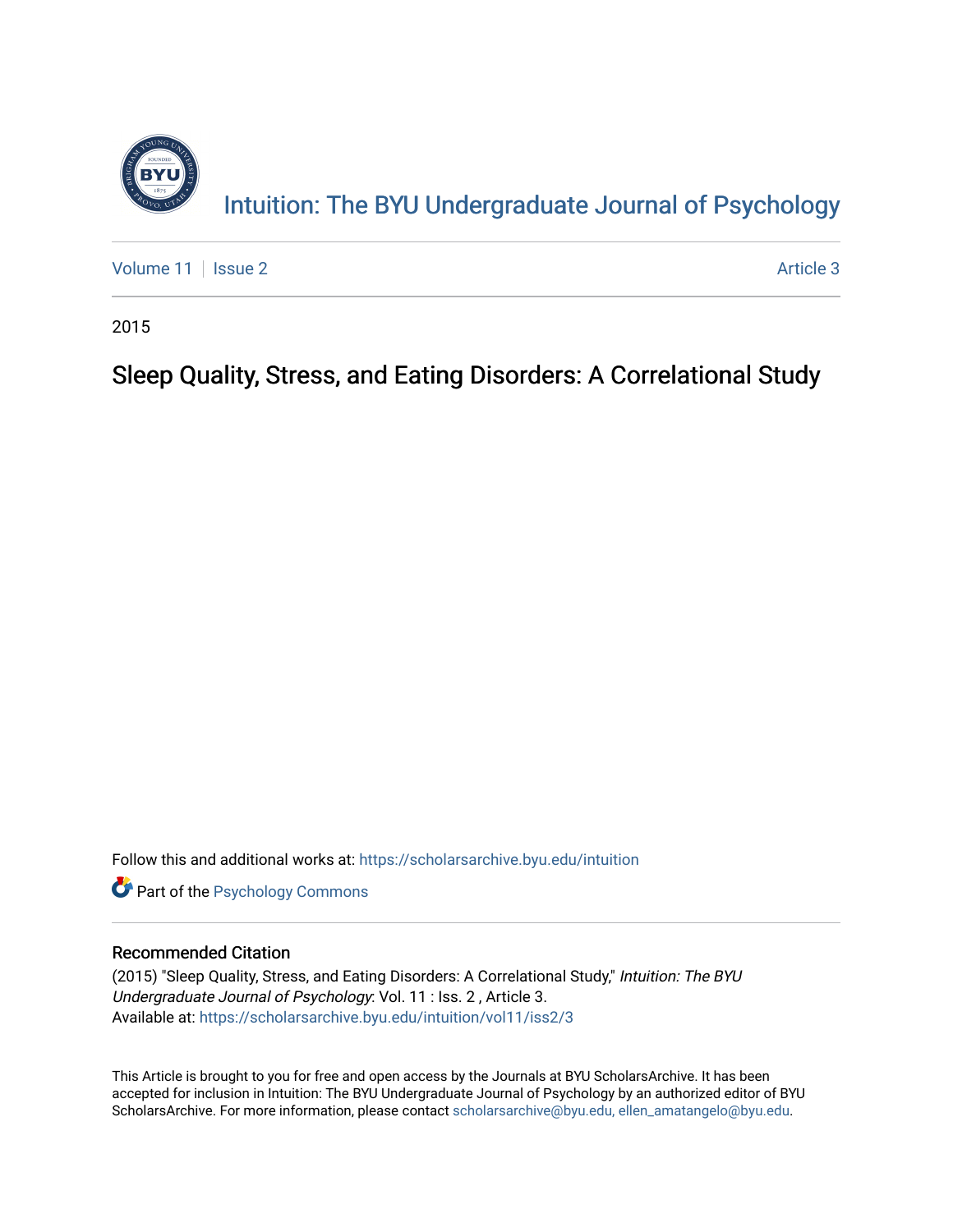# **Sleep Quality, Stress, and Eating Disorders: A Correlational Study**

Sofia Vallejo *Brigham Young University*

*Intuition: The BYU Undergraduate Journal of Psychology*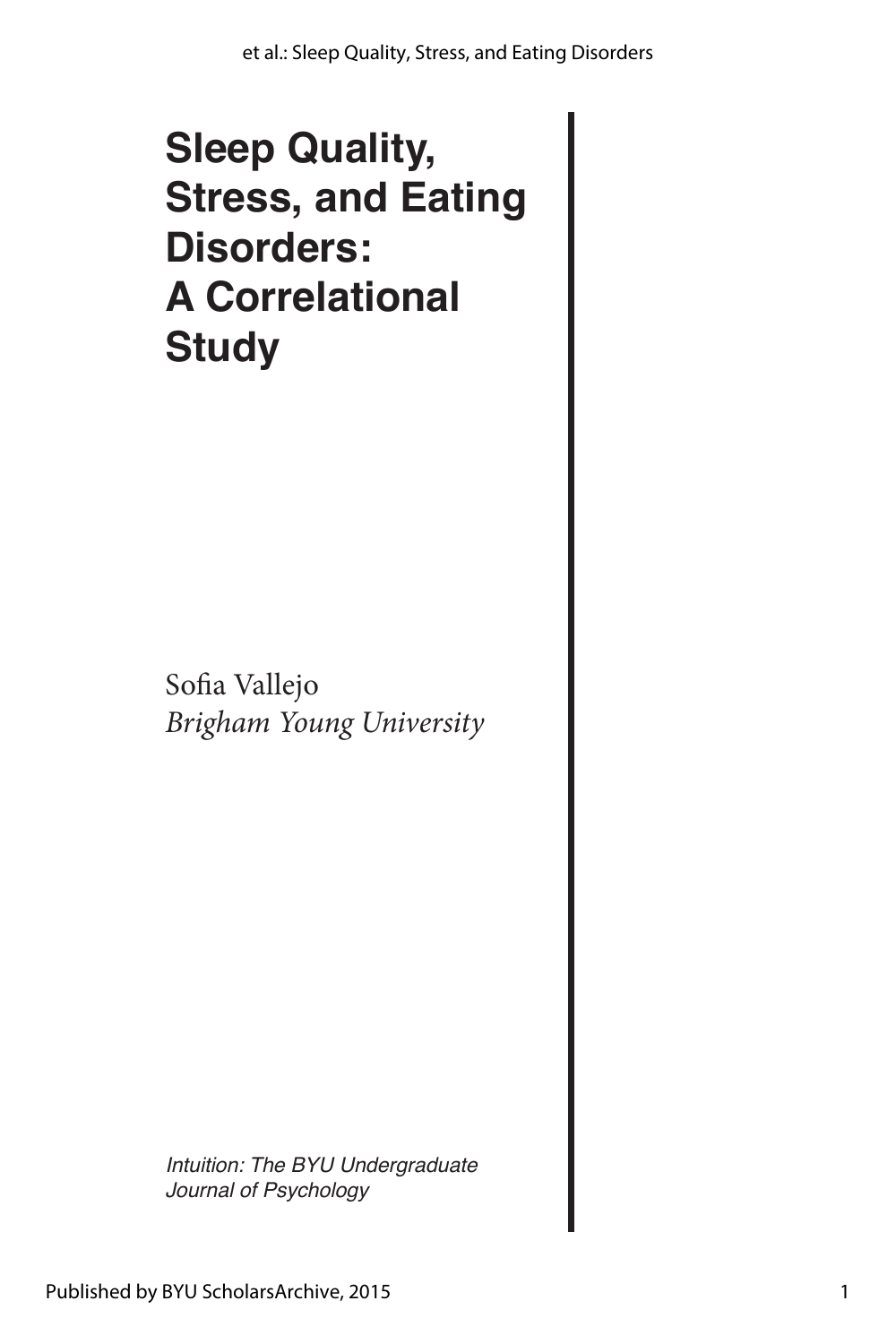Running Head: SLEEP QUALITY, STRESS, AND EATING DISORDERS 18

Restrictive eating disorders and obesity, both extremes in the imbalanced eating behaviors spectra, are two major concerns in society. These behaviors affect the physical and psychological health of those who suffer from them. There are several factors related to these imbalanced eating patterns; sleep and stress are two major topics that have caught the attention of researchers.

Sleep affects eating. Gonnissen et al. (2000) explained that "effects of sleep fragmentation, independent of sleep duration, on appetite profiles and 24 [hour] profiles of hormones are involved in energy balance regulation" (p. 113). On the other hand, quantity of sleep also correlates with eating disturbances. In their research, Killgore et al. (2013) found that general daytime sleepiness produced low activation of the ventromedial frontal cortex. This activation, in turn, correlated directly with self-reported difficulty decreasing food intake. These findings, however, only applied to women participants. Additionally, sleep deprivation (defined as 4 hours or less of sleep per night) produces imbalances in ghrelin and leptin, which imbalance hunger and inhibit satiety, respectively. These changes lead to further imbalances in mood, anxiety, and weight management (Jean-Philippe, 2014). Amount of sleep

#### https://scholarsarchive.byu.edu/intuition/vol11/iss2/3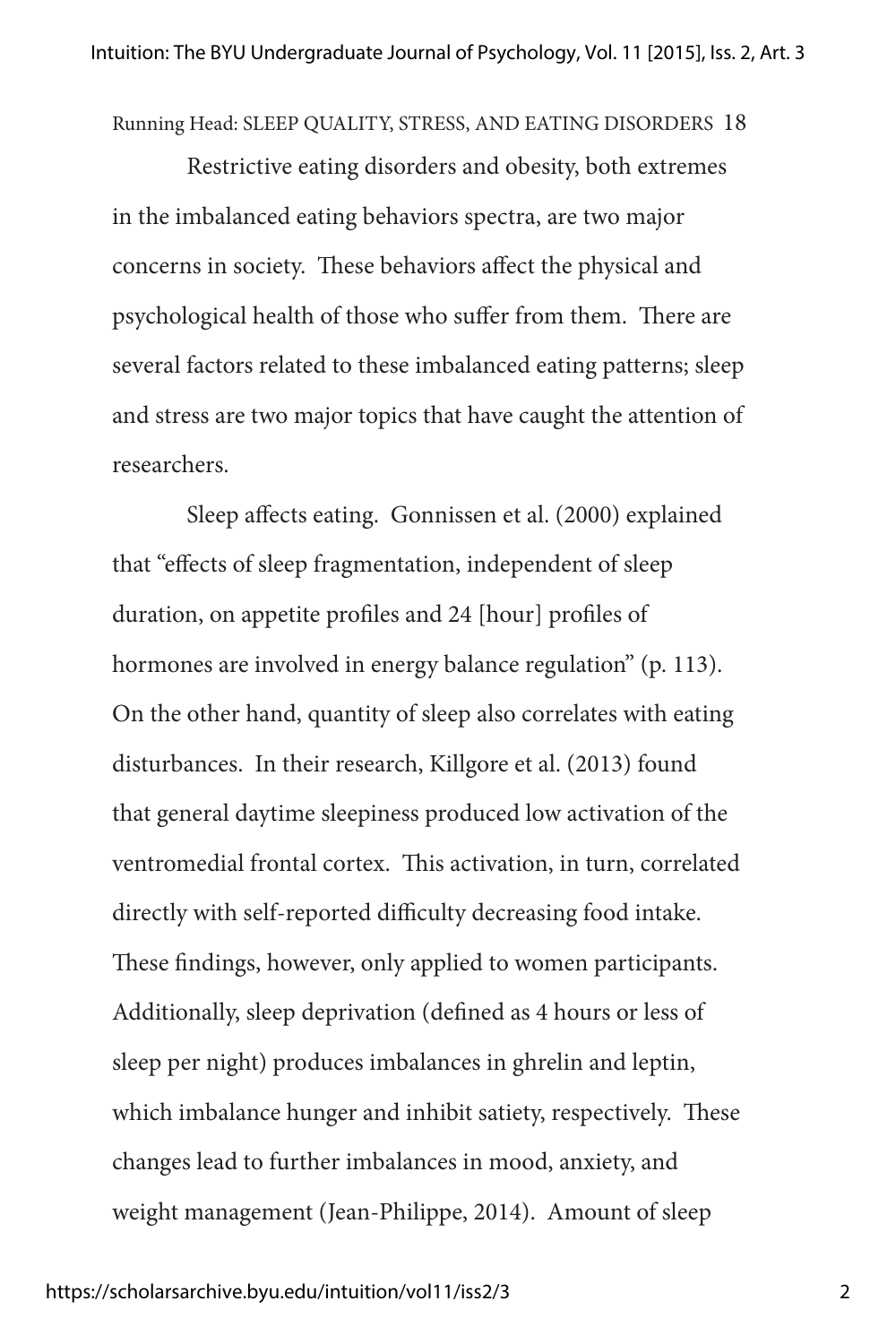can affect eating, and eating disorders can affect sleep quality (Carvalho Bos et al., 2013). SLEEP QUALITY, STRESS, AND EATING DISORDERS 19

When accounting for stress, research findings show that stress correlates with poor sleeping patterns, which in turn relates to obesity and binge eating disorder (BED). In fact, Vgontzas et al. (2008) concluded that 47% of people with obesity reported higher levels of subjective sleep disturbances when observed in a sleep laboratory and higher levels of stress based on Minnesota Multiphasic Personality Inventory-2. Several other articles support this finding by presenting psychological distress as a mediating model between daytime sleepiness and increased consumption of sweetened products. Jean-Philippe (2014) explained that "individuals who experience daytime sleepiness may consume energydense foods to upgrade their energy level or to alleviate their negative mood or psychological distress" (p. 88). Other studies claimed that short sleepers consume the same amount of food under stress or normal situations, whereas, the eating patterns of normal sleepers resemble those of sleep-deprived people under stress. Namely, "short sleep may produce an effect on eating that is equivalent to the ego-threat produced by the stress condition" (Dweck, Jenkins & Nolan, 2014, p.111).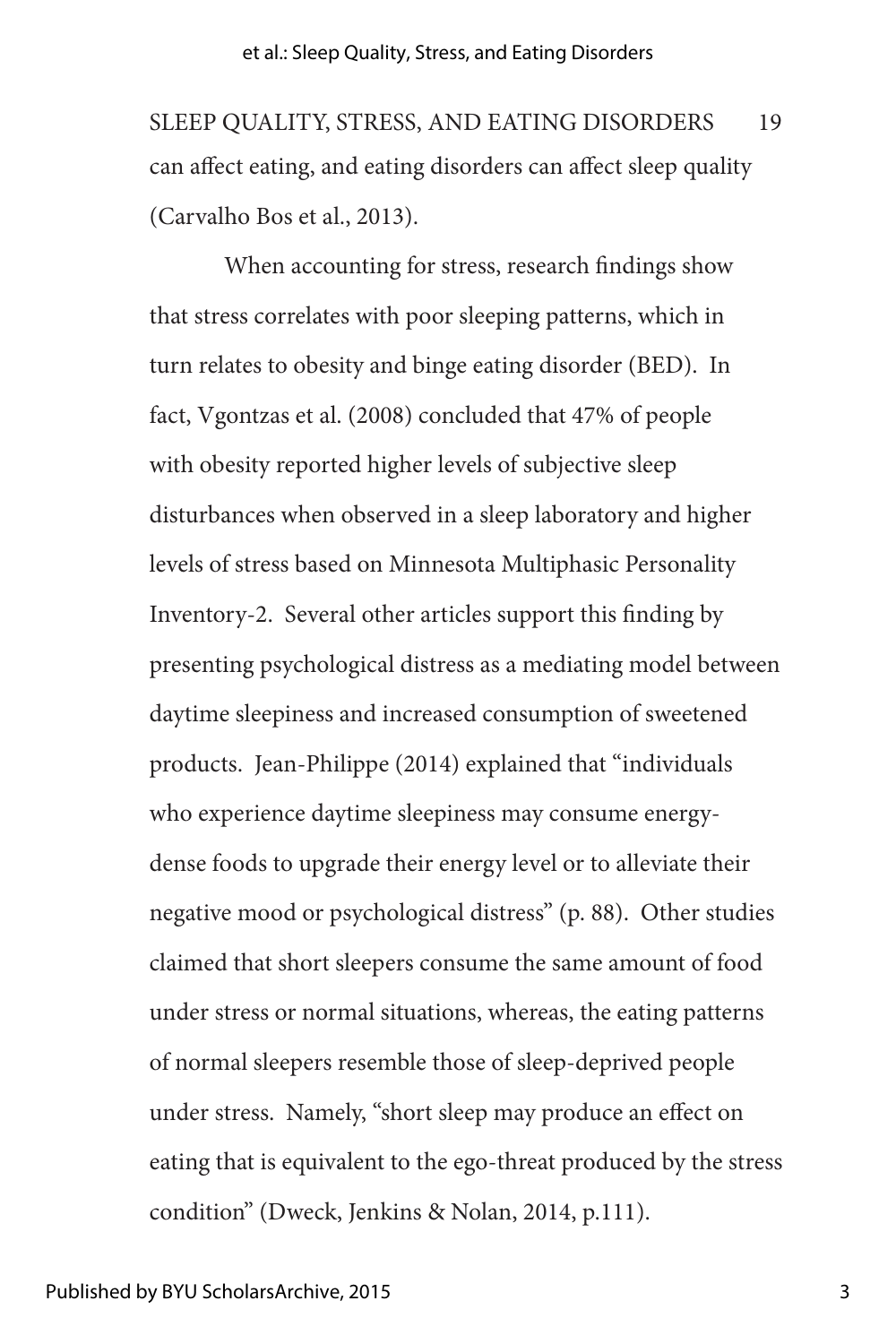### SLEEP QUALITY, STRESS, AND EATING DISORDERS 20

All research studies mentioned above agree that there is a correlation between sleep patterns, eating tendencies, and levels of stress. However, it is still unclear if sleep mediates stress and eating behaviors or if stress mediates sleep and eating behaviors. Understanding this relationship will be helpful for further treatment of eating disorders because more specific treatments can be developed. Moreover, knowing if sleep or stress is a mediator will allow therapists and people in general to recognize and more effectively treat their eating behaviors and thus have a healthier lifestyle.

The present study hypothesized that stress mediates sleep quality and eating behaviors.

#### **Methods**

#### **Participants**

Because women have higher rates of eating disorders than men, a sample of 60 women was recruited through Facebook (facebook.com) and byu.edu email. They were required to be between the ages of 18 and 40 years old. Anthropometric and additional information were collected during the surveys, including age, ethnicity, education level, marital status, family history of eating disorders, weight, and height.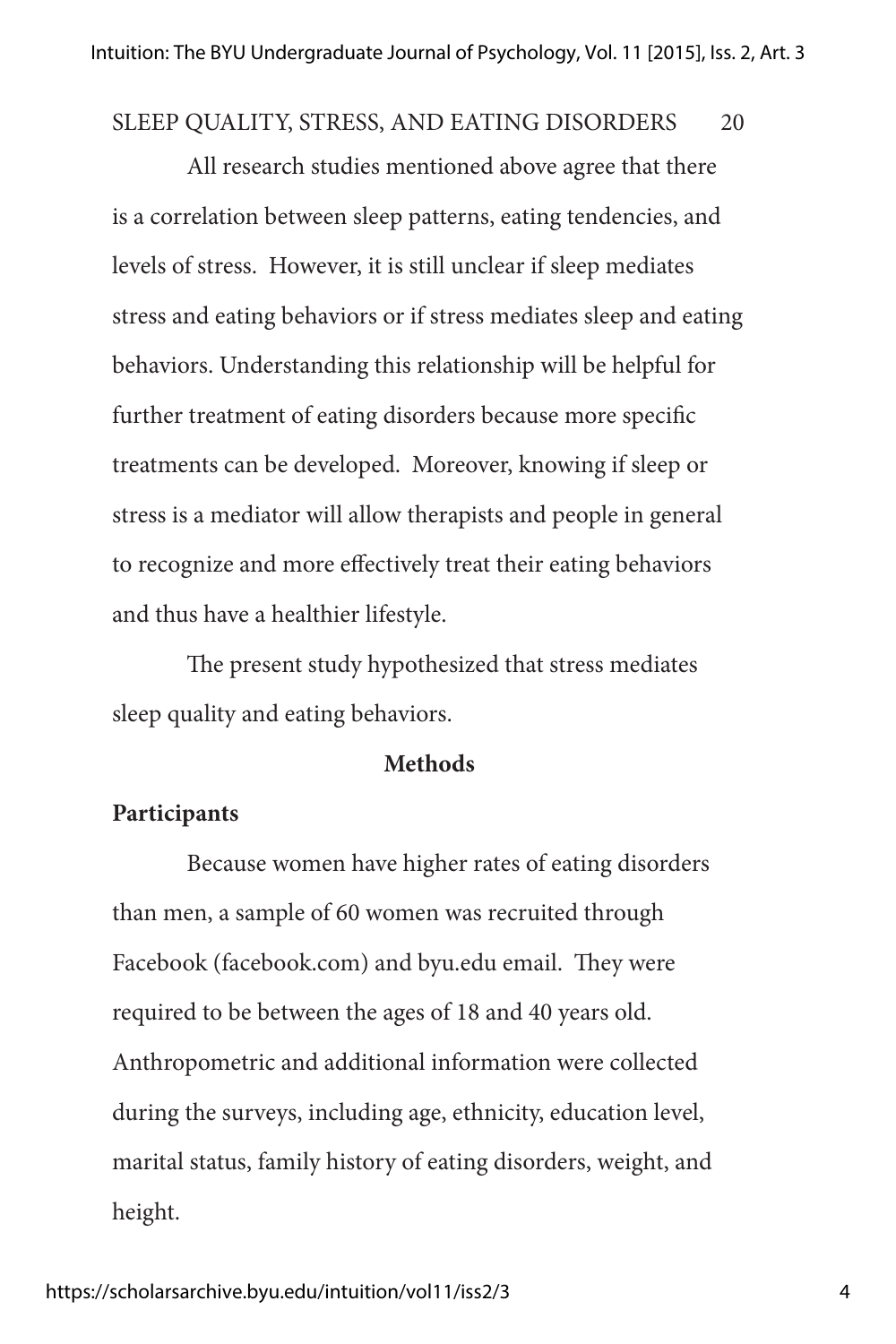# **Materials** SLEEP QUALITY, STRESS, AND EATING DISORDERS 21

The surveys used were the Short Form Perceived Stress Scale (PSS-4) (Warttig, Forshaw, South & White, 2013), the Pittsburgh Sleep Quality Index (PSQI) (Buysse, Reynolds, Monk, Berman & Kupfer, 1988), and the Disordered Eating Attitude Scale (DEAS) (Dos Santos Alvarenga, Baeza Scagliusi & Tucunduva Philippi, 2010) to measure stress, sleep quality, and eating behaviors, respectively.

The PSS-4 consists of a 14-item Likert scale with five subcategories: "never," "almost never," "sometimes," "fairly often," and "very often." Seven items were reverse scored. An example of a positive-worded question is "In the last month how often have you felt nervous and 'stressed'?" and an example of a negative-worded question is "In the last month how often have you been able to control irritations in your life?"

For the sleep section, participants completed the PSQI online. This test measured their sleep quality for the last month. The format of the survey consisted of 22 fill-in-the-blank, forced-choice, and Likert scale questions.

The DEAS is a 25 item scale divided into two parts. Part one consisted of a selected-response and forced-choice questions, whereas part two was based on five-level Likert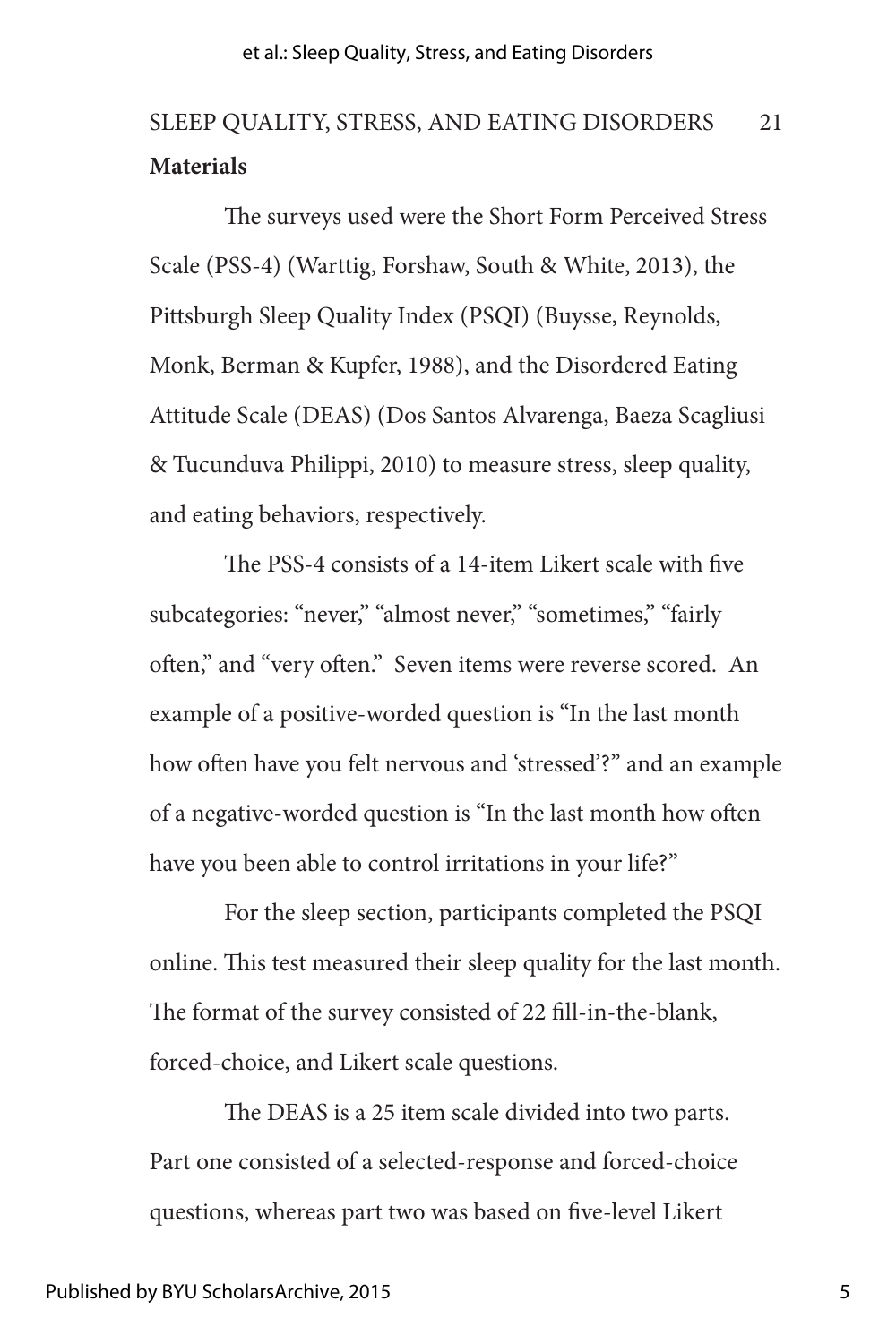scales. Moreover, this test evaluated five subareas that constituted disordered eating. These areas were relationship with food, concerns about food and weight gain, restrictive and compensatory eating practices, feelings towards eating, and idea of normal eating. SLEEP QUALITY, STRESS, AND EATING DISORDERS 22

#### **Design**

Because the aim of the study was to understand the relationship of stress and sleep quality over disordered eating behaviors, the design used was a multiple regression study with one dependent variable and two independent variables. The dependent variable was eating behaviors, and the independent variables were stress and sleep quality. Based on the data collected, the predicted results were that stress would mediate the relation between sleep quality and eating behaviors.

#### **Procedure**

The participants were asked to complete three different surveys on Qualtrics, provided through the internet. They did not have a time limit or a specific schedule to take the tests. Additionally, participants were asked to complete the tests honestly and had the right to not answer a question if they were not comfortable responding to it. They were encouraged to answer all questions and to withdraw from taking the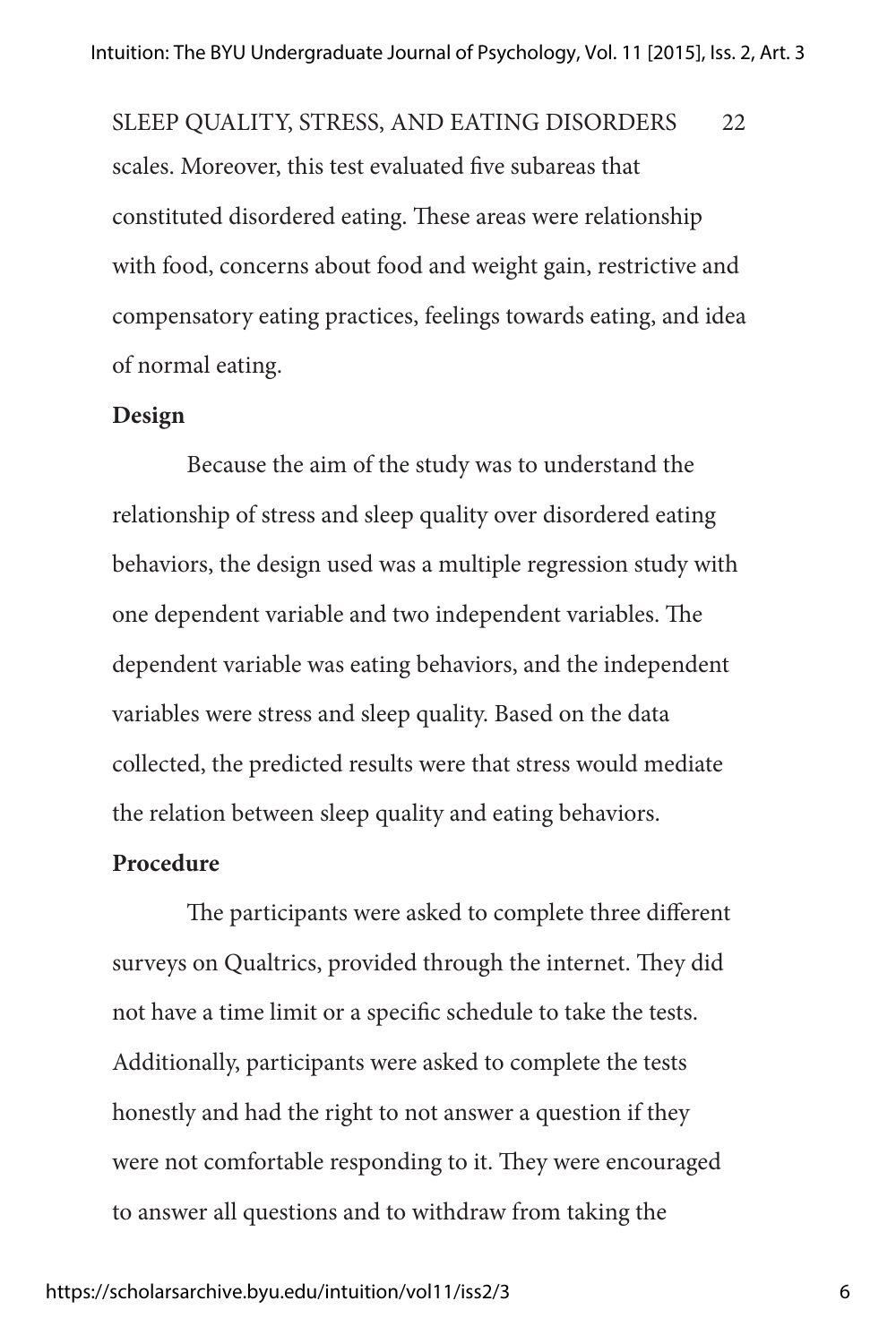#### et al.: Sleep Quality, Stress, and Eating Disorders

surveys if they desired. The order of survey presentation was counterbalanced using a Latin Square Design. SLEEP QUALITY, STRESS, AND EATING DISORDERS 23

#### **Results**

The criteria used for exclusion were being male, not finishing the survey, and being older than 40 years old. Based on the criteria, five male subjects, three participants who did not finish the survey, and three participants who were older than 40 years were excluded from the analysis. For descriptive statistics, refer to Table 1. Statistical analyses performed were multiple regression, because the final purpose was to find correlations between the variables of sleep quality, stress, and eating behaviors. For this analysis, eating disorder was the dependent variable, and sleep quality in addition to stress levels were the independent variables or predictors. All variables were measured simultaneously in the survey. The relationship between stress and eating disorder was significant, meaning that an increase in stress was significantly correlated with an increase in eating disorders ( $β=0.308$ , t=2.529, p=0.014; See Figure 1). However, higher levels of sleep quality were not significantly correlated with high levels of eating disorders (β=0.099, t=0.653, p=0. 516; See Figure 2). Based on these results, the previous hypothesis that stress mediated the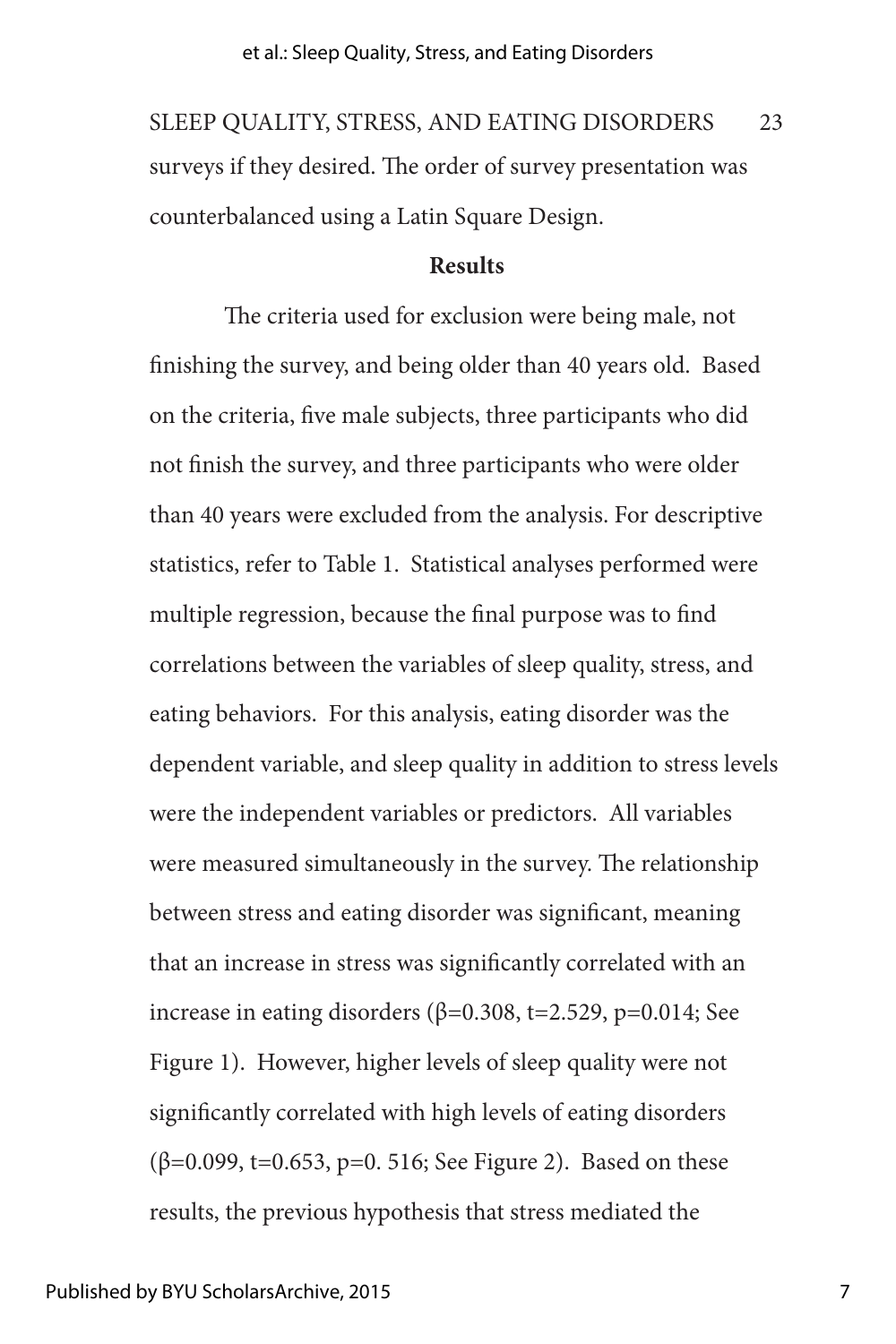correlation between sleep quality and eating disorders was rejected; therefore, it can be concluded that levels of stress independently affect eating disorders and that no mediator was found between sleep quality, stress, and eating disorders. SLEEP QUALITY, STRESS, AND EATING DISORDERS 24

#### **Discussion**

Previous studies have found a relationship between poor sleep quality or quantity and eating disorders (Gonnissen et al., 2000; Killgore et al., 2013; Carvalho Bos et al., 2013). Moreover, other studies have found a positive relationship between stress and eating disorders (Vgontzas et al., 2008; Jean-Philippe, 2014; Dweck, Jenkins & Nolan, 2014). Based on these findings, the objective of the study was to discover if the present research replicates the results found in previous studies. The initial hypothesis was that stress mediated the relationship between eating disorders and quality of sleep. The results revealed that eating disorders presented a significant relationship with stress levels, meaning that higher levels of eating disorders correlated significantly with higher levels of stress. However, sleep quality and eating disorders did not correlate with each other. These findings do not support the hypothesis because no mediator among stress, eating disorders, and quality of sleep was found.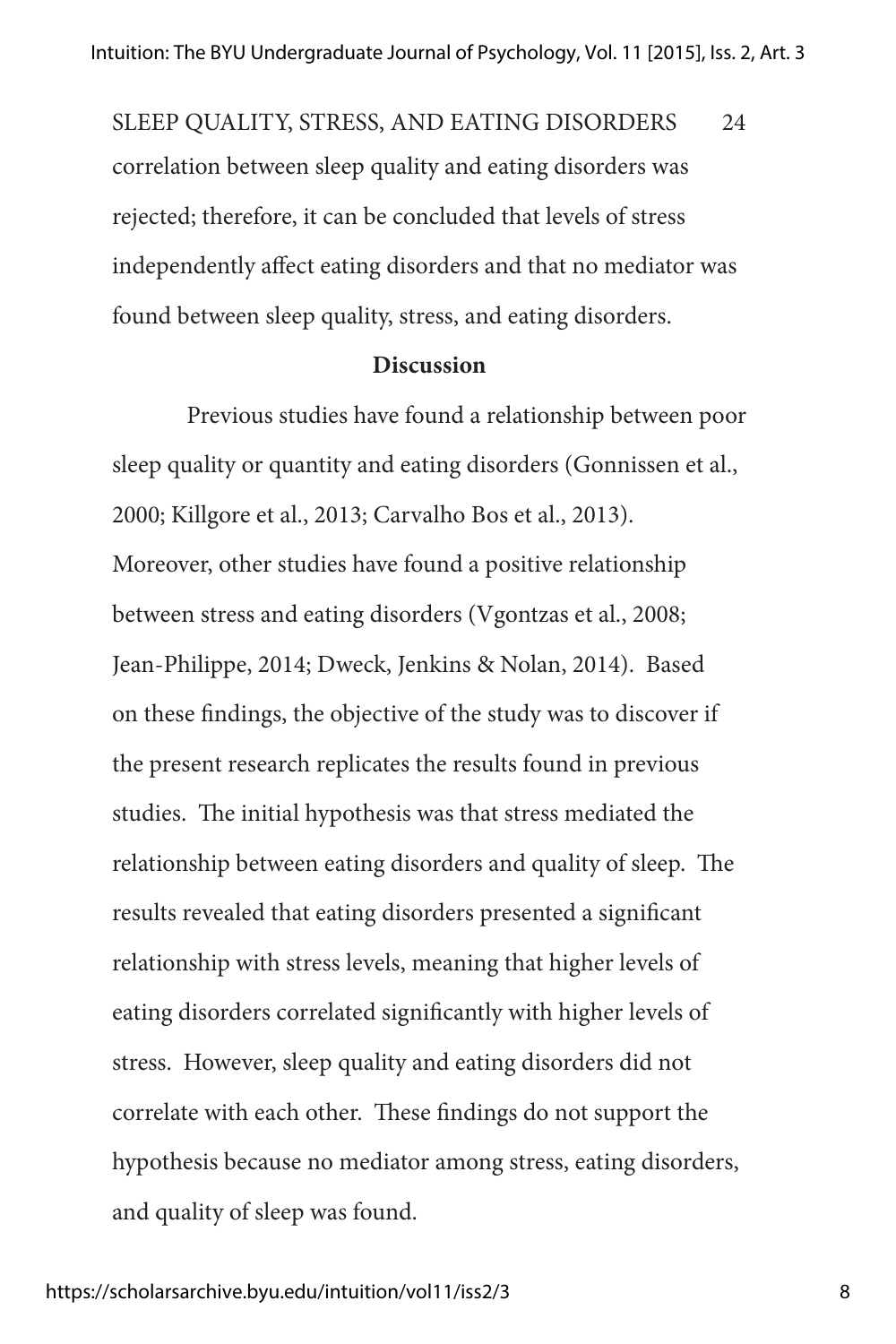#### SLEEP QUALITY, STRESS, AND EATING DISORDERS 25

However, as it was mentioned before, literature related to these three variables showed that there are correlations between sleep quality, sleep quantity and eating disorders. Studies demonstrated that short sleepers presented imbalances in hormones related to hunger and satiety signals (Jean-Philippe, 2014) similar to people with poor sleep quality (Gonnissen et al., 2000). Other studies showed that higher stress levels were linked to obese populations and people with eating disorders (Vgontzas et al., 2008). Nonetheless, current reviews contradict the last statement by indicating that only people who restrict their diets eat more foods higher in fats and sugars under periods of greater workload (Gibson, 2006).

The present study resembles previous studies by looking for relationships among stress, sleep, and eating disorders. However, the present study is more specific than past research because it only targets populations with eating concerns, such as bulimia or anorexia, because the test focuses on this side of the eating disorder spectra. Furthermore, this study only measured quality of sleep instead of sleep quantity; whereas, studies that found relationships among the three variables accounted only for sleep quantity (Vgontzas et al., 2008; Carvalho Bos et al., 2013). The present study is unique because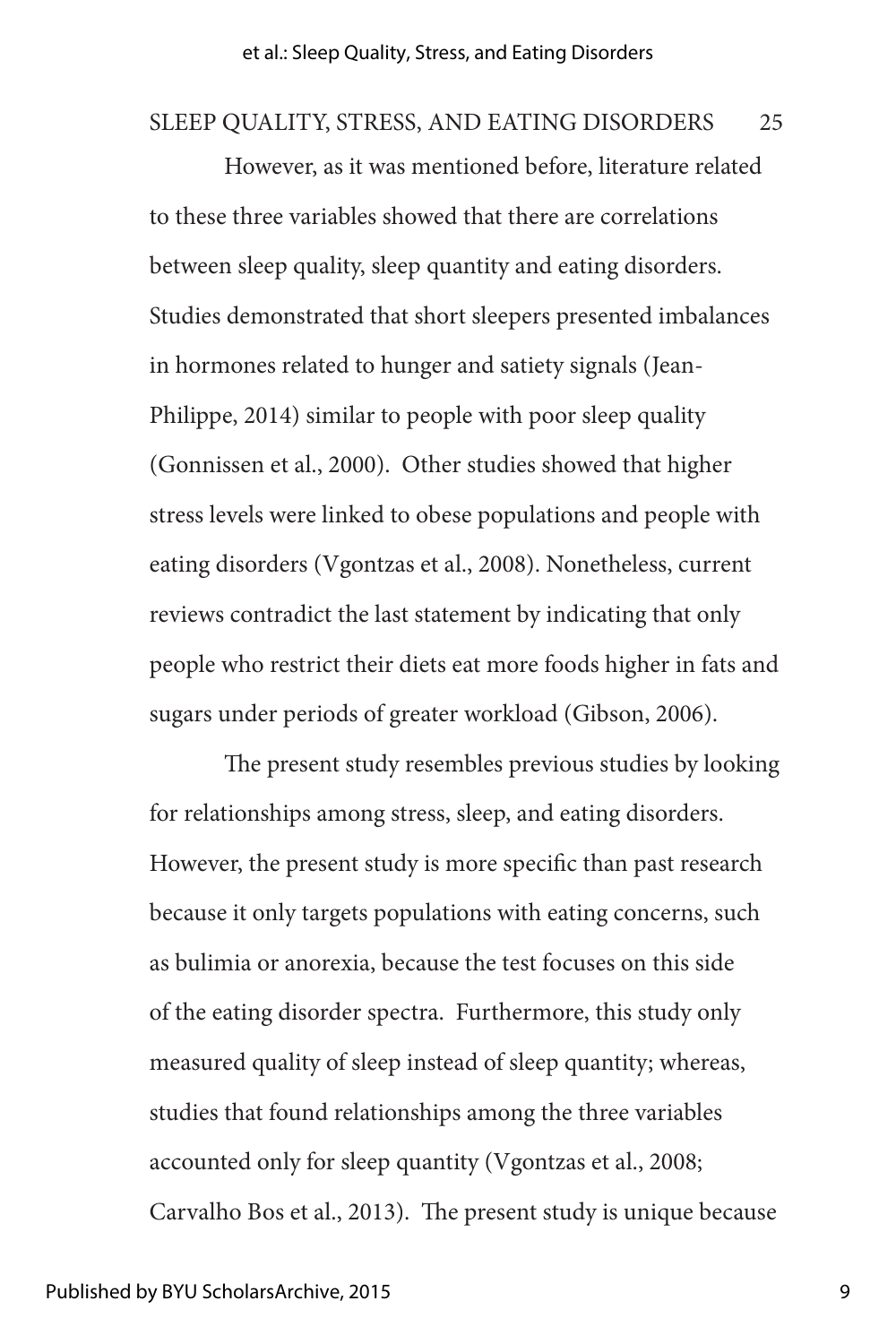no other studies have correlated three tests to measure sleep quality, stress levels, and eating disorders. In this sense, the study narrowed the research by looking specifically at these three variables. SLEEP QUALITY, STRESS, AND EATING DISORDERS 26

Strengths related to this study include that it had good construct validity. The three tests used successfully measured each construct. The Perceived Stress Scale (PSS-4) and the Pittsburgh Sleep Quality Index (PSQI) have good validity and reliability. Therefore, they have shown to obtain similar results among populations and also to measure the expected construct. Moreover, the p value of the correlation between stress levels and eating disorders was significant; indeed, it was close to the 0.01 level, which suggests a high correlation. The study used a Latin Square Design in order to randomize the different tests and account for an order effect. This design increases the internal validity of the test.

The study has limitations that should be considered. It did not account for sleep duration, which may explain the lack of significance between sleep and eating disorders. Moreover, the sample used was a convenience sample; hence, it does not successfully represent the entire population of women. In other words, it does not have good external validity. Despite the fact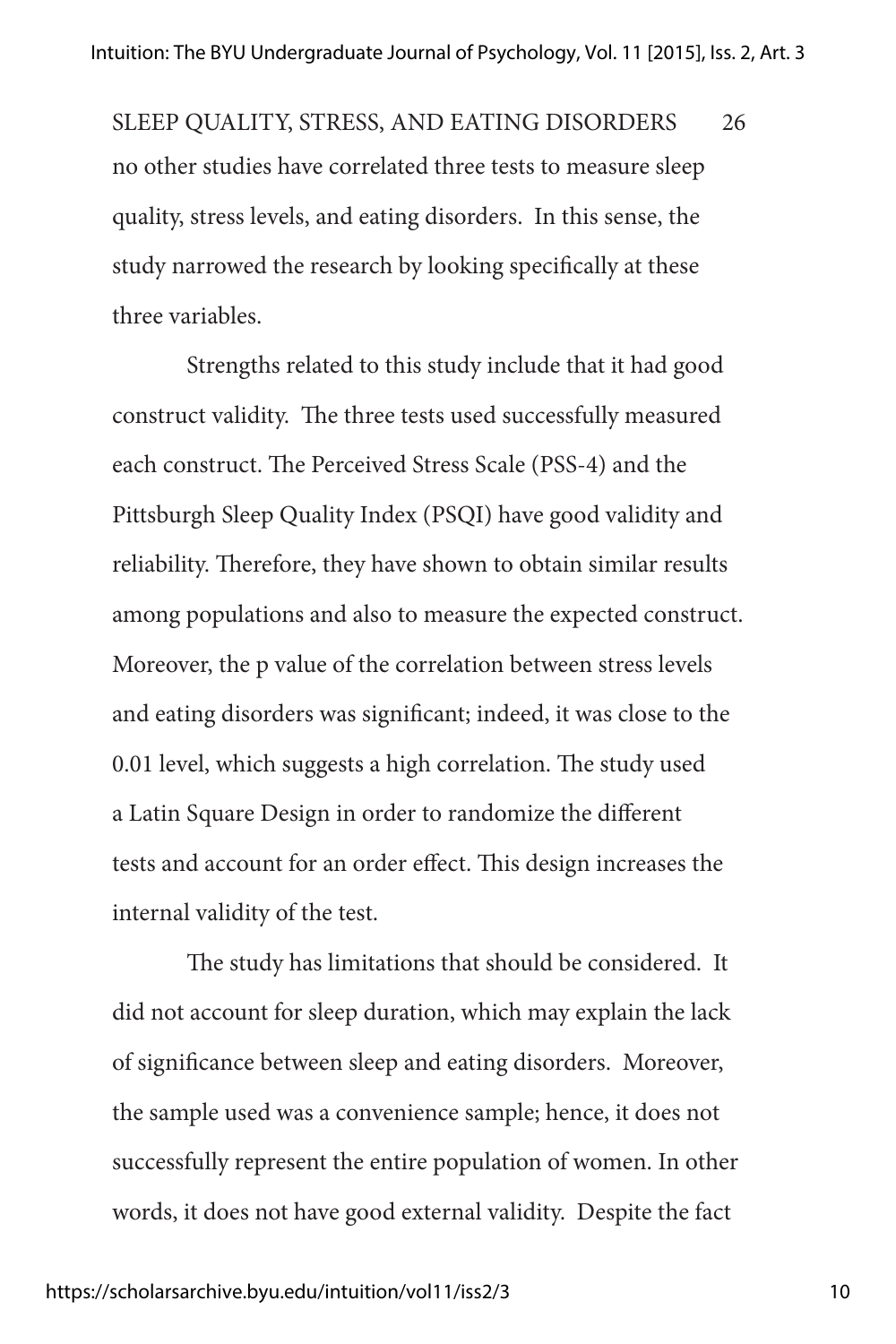that the use of Latin Square Design may increase the internal validity of the test, internal validity may be decreased because this study does not account for other possible confounds that may affect the results. For example, higher levels of stress may be related to anxiety disorders—stress being a result of the latter instead of the actual variable being measured. Furthermore, the test was self-reported, which suggests that participants took the test under unstandardized environments, which may lead to incorrect results. SLEEP QUALITY, STRESS, AND EATING DISORDERS 27

Future studies can improve the research by using a randomized sample instead of a convenience sample. A greater variability in demographics will permit researchers to generalize the results to a greater number of women. Another important factor to consider for future research is to measure sleep duration in order to look for other moderators that may explain a possible significance between sleep and eating disorders. Further research should also focus on the weight of participants in addition to age range. It was previously discussed that stress is more present among people with eating disorders, but sleep disturbances are more common among people with obesity. Therefore, it can be assumed that weight acts as a mediator between sleep and eating disorders, or weight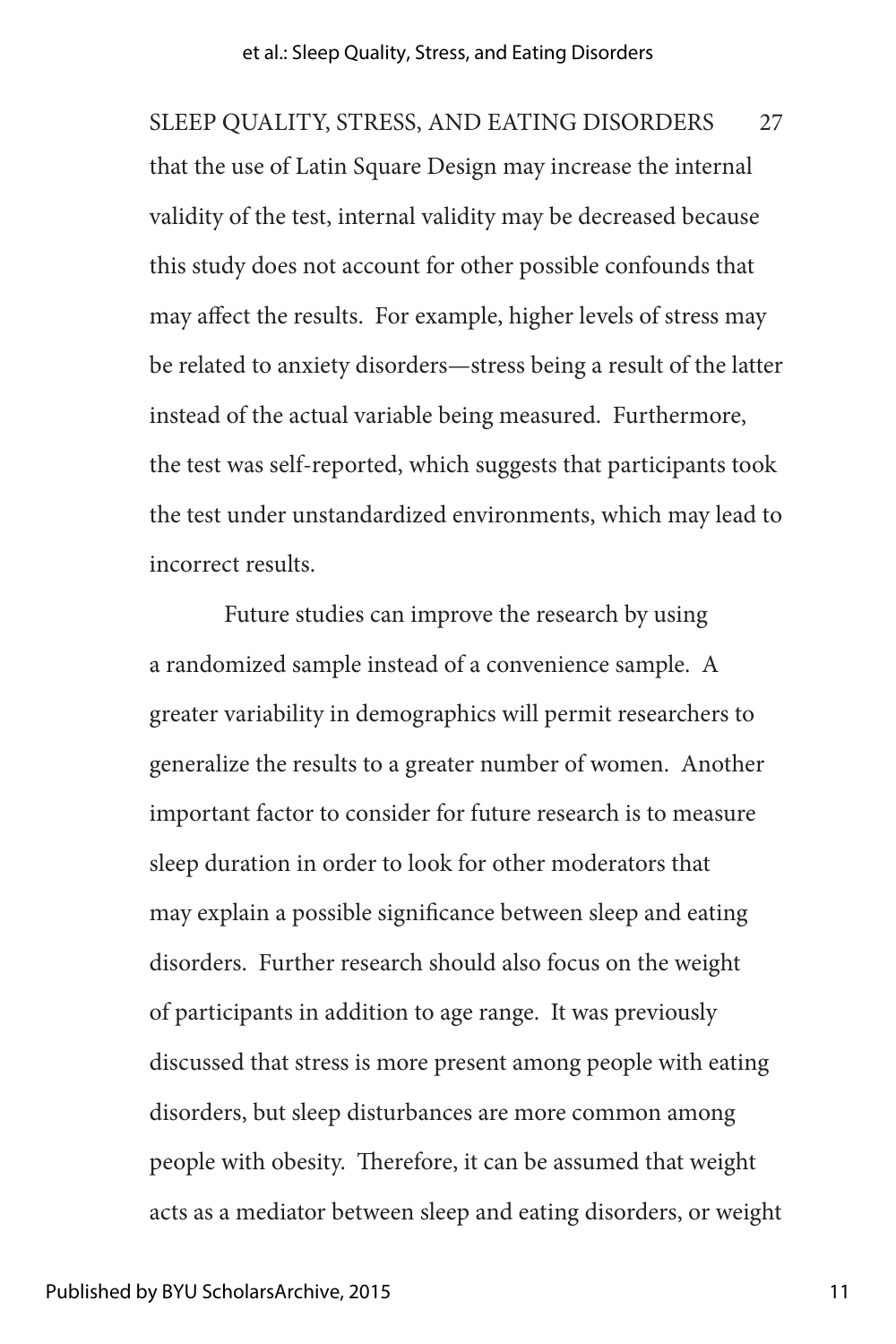acts as a mediator between stress and eating disorders; this idea does not support the hypothesis, which is that stress mediates the relationship between sleep quality and eating behaviors. Moreover, finding correlations among these three variables will help to develop intervention studies that may indicate causation, bringing to light new scientific knowledge. Hence, understanding these concepts is relevant for the development of specific therapy and treatment for eating disorders at any point of the spectra. SLEEP QUALITY, STRESS, AND EATING DISORDERS 28

#### **Conclusion**

Eating disorders, sleep disturbances, and levels of stress appeared to be highly correlated based on past studies. Due to this correlation, the objective of the present study was to restate the findings by hypothesizing that stress levels mediated the relationship between sleep quality and eating disorders. Results showed that sleep quality did not correlate with eating disorders. However, stress levels highly correlated with eating disorders. These findings in addition to further studies will be useful for more accurate treatment of eating disorders, basing their procedures on solid scientific knowledge.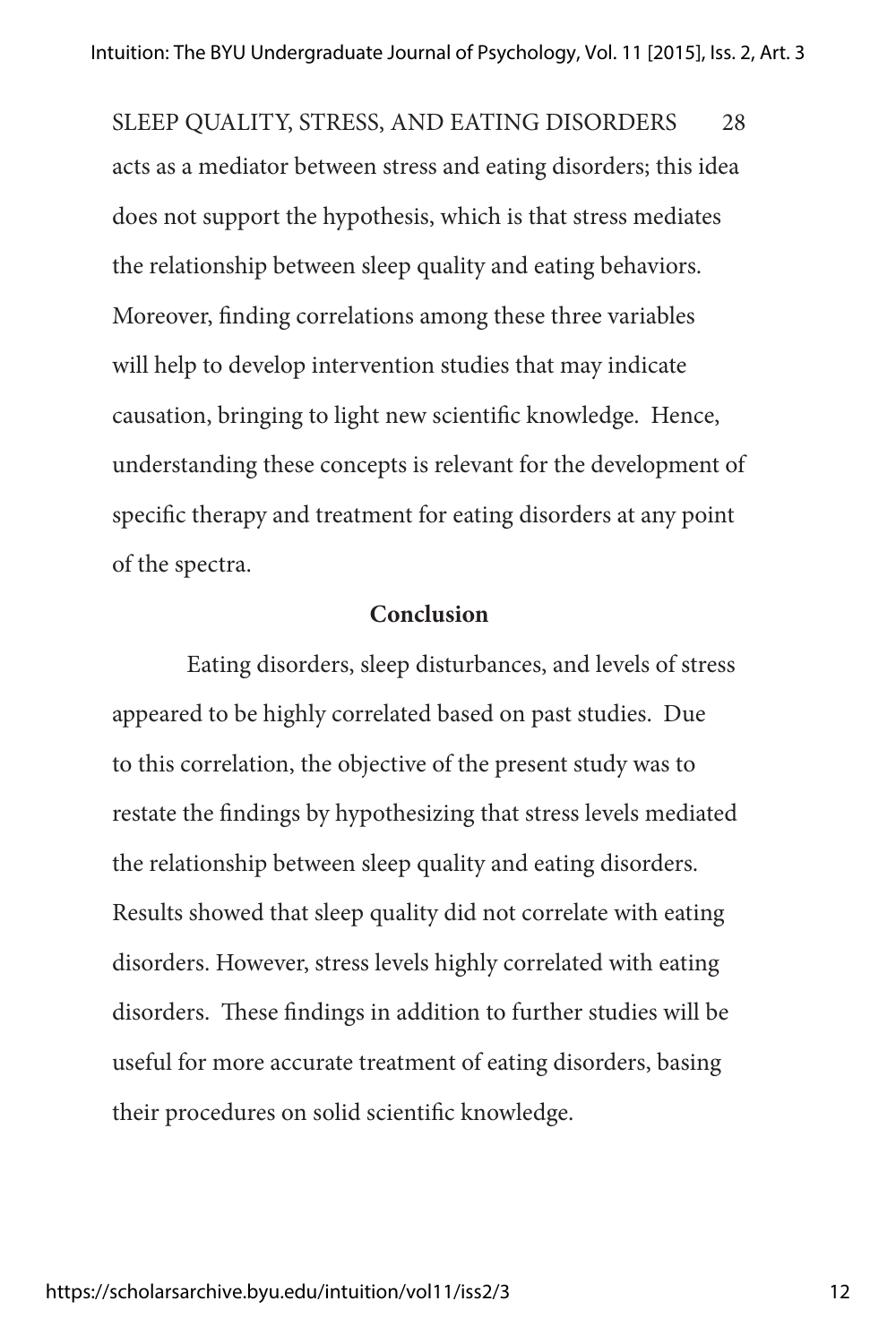# References SLEEP QUALITY, STRESS, AND EATING DISORDERS 29

Buysse, D. J., Reynolds, C. F., Monk, T. H., Berman, S. R., & Kupfer, D. J. (1989). The Pittsburgh sleep quality index: A new instrument for psychiatric practice and research. Psychiatry Research, 193-213. doi:10.1016/0165-1781(89)90047-4

Bos, S. C., Soares, M. J., Marques, M., Maia, B., Telma-Pereira, A., Nogueira, V., Valente, J., & Macedo, A. (2013). Disordered eating behaviors and sleep disturbances. Eating Behaviors 14(2), 192–198. http:// dx.doi.org/10.1016/j.eatbeh.2013.01.012

Dos Santos Alvarenga, M., Scagliusi, F. B., Philippi, S. T. (2010). Development and validity of the disordered eating attitude scale (DEAS). Perceptual and Motor Skills, 110, 379-395. Doi:10.2466/PMS.110.2.379-395

Dweck, J. S., Jenkins, S. M., & Nolan, L. J. (2014). The role of emotional eating and stress in the influence of short sleep on food consumption. Appetite, 72, 106–113. http://dx.doi.org/10.1016/j.appet.2013.10.001

Gonnissen, H. J., Adam, T. C., Hursel, R., Rutters, F., Verhoef, S. M., & Westerterp-Plantenga, M. S. (2013). Sleep duration, sleep quality and body weight: Parallel devel-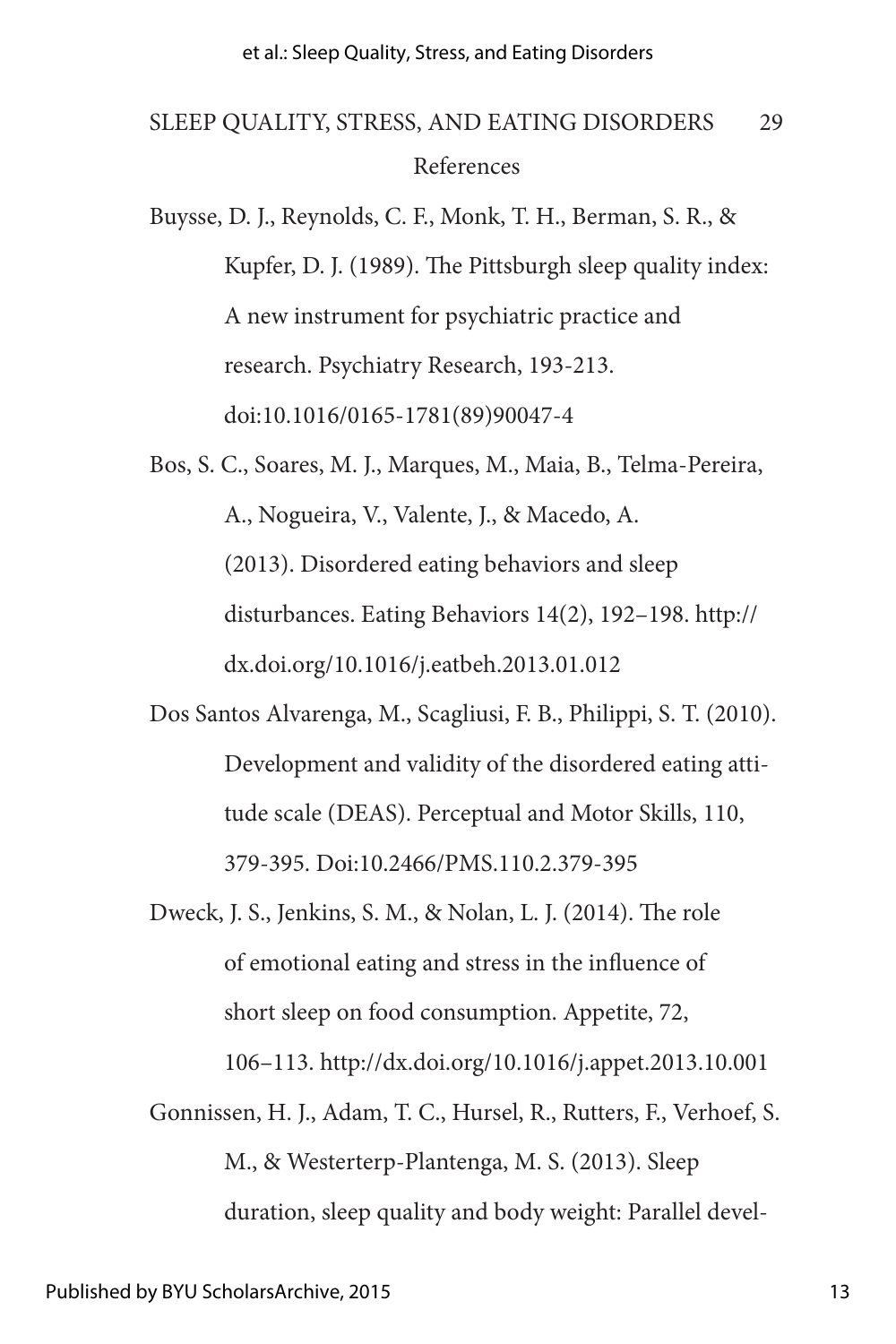opments. Physiology & Behavior, 121, 112-116. doi:10.1016/j.physbeh.2013.04.007 SLEEP QUALITY, STRESS, AND EATING DISORDERS 30

- Chapult, J.P. (2014). Sleep patterns, diet quality and energy balance. Physiology & Behavior, 134, 86–91. doi:10.1016/j.physbeh.2013.09.006
- Killgore, W. D. S., Schwab, Z. J., Weber, M., Kipman, M., Del Donno, S. R., Weiner, M. R., & Rauch, S. L. (2013). Daytime sleepiness affects prefrontal regulation of food intake. NeuroImage, 71, 216–223. doi:10.1016/j.neuroimage.2013.01.018
- Vgontzas, A. N., Lin, H-M., Papaliaga, M., Calhoun, S., Vela-Bueno, A., Chrousos, G. P., & Bixler, E. O. (2008). Short sleep duration and obesity: The role of emotional stress and sleep disturbances. International Journal of Obesity, 32(5), 801-809. doi:10.1038/ijo.2008.4
- Warttig, S. L., Forshaw, M. J., South, J., & White, A. K. (2013). New, normative, English-sample data for the short form perceived stress scale (PSS-4). Journal of Health Psychology, 18, 1617-1628. doi:10.1177/1359105313508346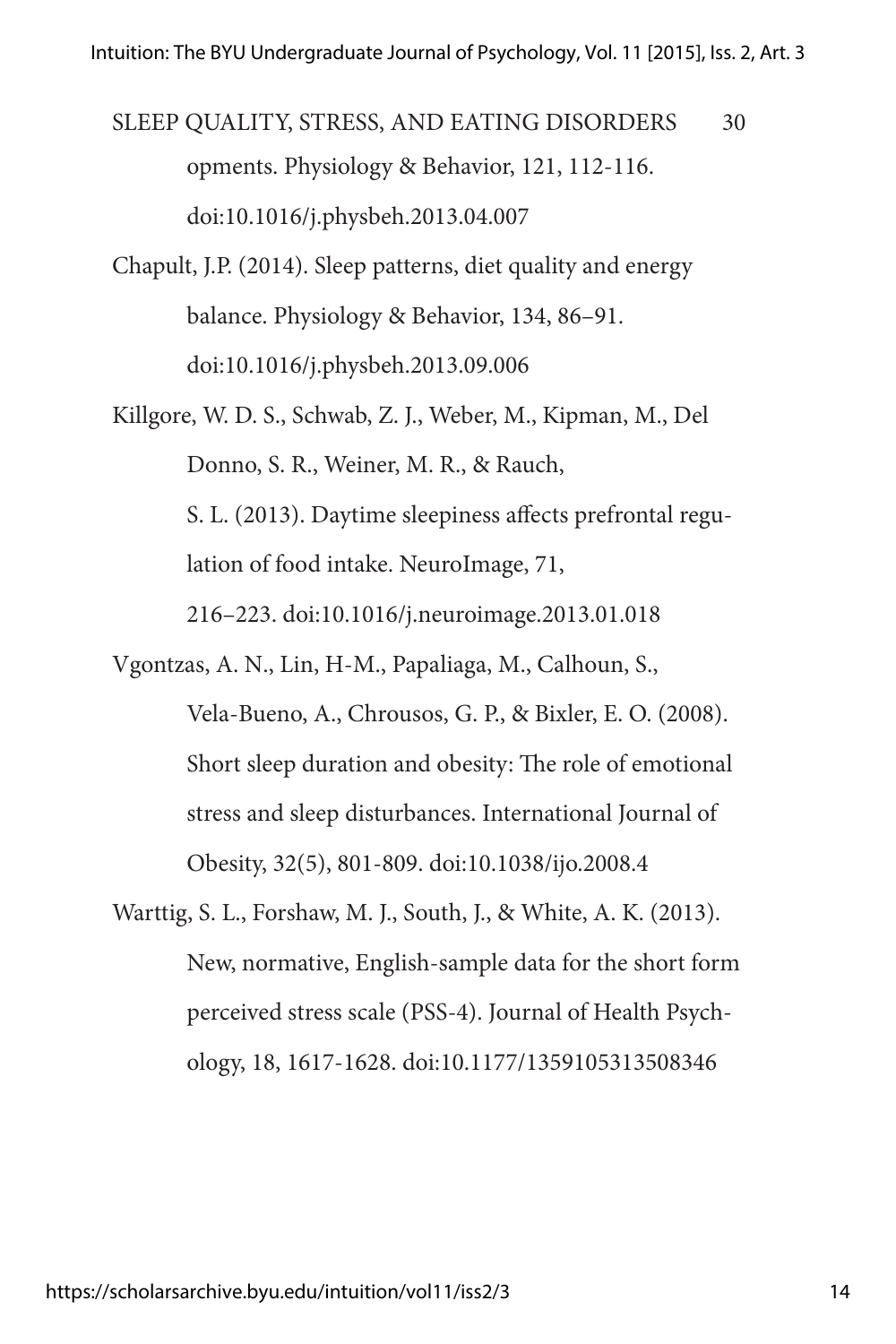### et al.: Sleep Quality, Stress, and Eating Disorders

# SLEEP QUALITY, STRESS, AND EATING DISORDERS 31

# Appendix A

## Tables and Figures

### Table 1

| Descriptive statistics for critical values |  |
|--------------------------------------------|--|
|--------------------------------------------|--|

|                  | Mean    | Std. Deviation | N  |
|------------------|---------|----------------|----|
| Eating disorders | 75.5556 | 15.59547       | 63 |
| <b>Stress</b>    | 23.3333 | 6.56481        | 63 |
| Sleep quality    | 12.0794 | 7.03746        | 63 |



*Figure 1*. Regression line between stress (x axis) and disordered eating (y axis)